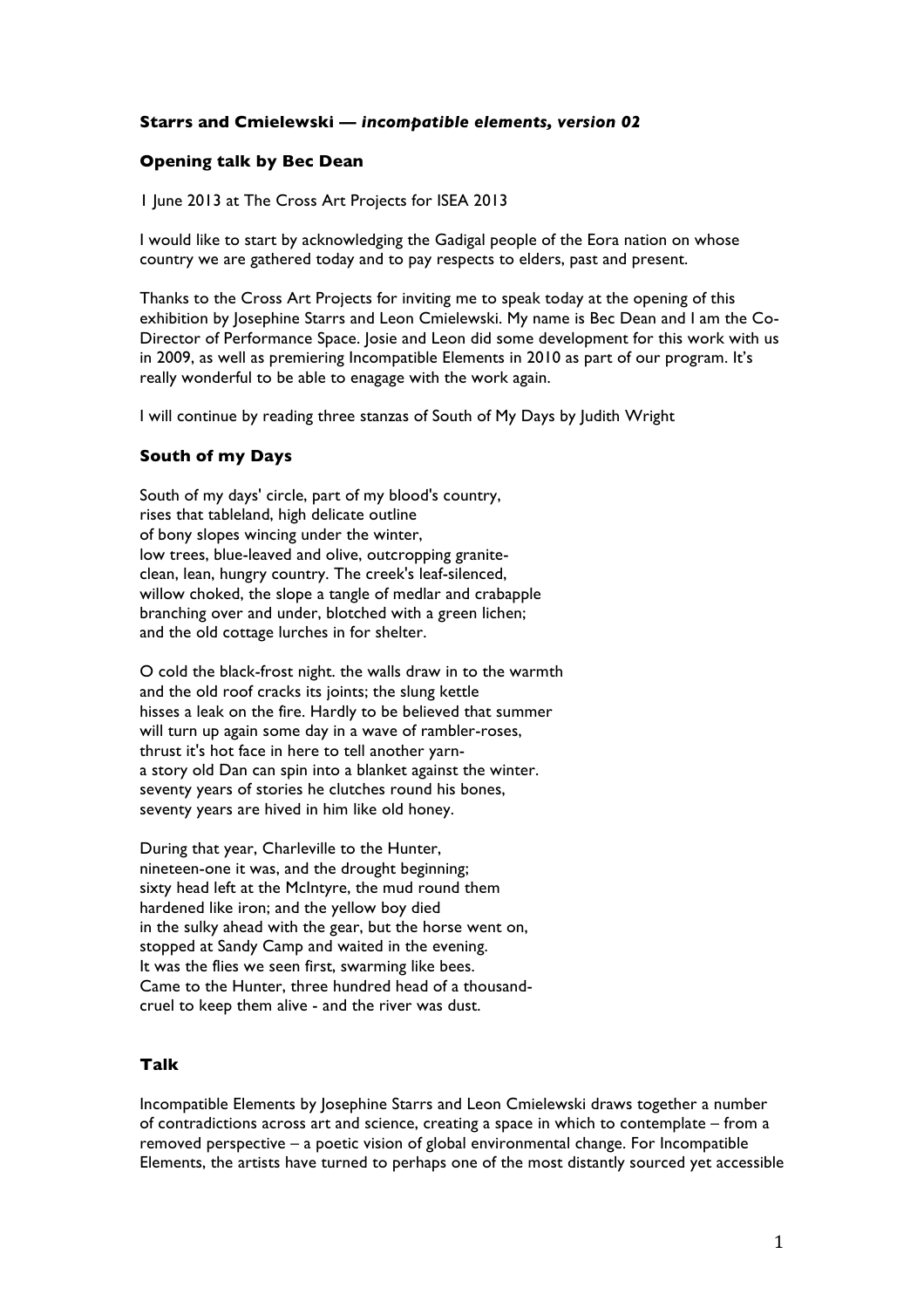of global mapping technologies; the conglomerate of satellite imagery and aerial photography that is Google Earth, to create this screen-based exhibition.

As with most applications that find their way onto iPhones and other forms of converged media, Google Earth has been adopted so seamlessly and intuitively into the daily life of its users, that it has made near-redundant its analogue counterparts; the road-map, the atlas or the idea that one needs to understand directions in order to reach a destination. The question that Starrs and Cmielewski pose through Incompatible Elements in relation to climate change, is that with this personal agency, this powerful ability to see the earth so extensively and in such detail, why are we conversely incapable of effecting change to extend the life of humanity that has colonised it  $-$  as if we can only watch our growth and extinction play itself out in detailed slow-motion?

Incompatible Elements, environments and ecologies that are hanging in the balance; from the Ganges Delta to the Coorong in South Australia, are rendered as aerial landscapes that sweep slowly by. Embedded in these scapes are texts that emerge from the manipulation of pixels representing vegetation, earth and water – and so Starrs & Cmielewski engage in a kind of digital geochemistry, terraforming new waterways and barren patches of sand that tell stories in winding, cursive script. The texts that they have used are variously referenced from the works and words of poets, songwriters and activists, and etched into the land as if they were prophetic, inevitable. In one view of the parched Murray Darling River system, part of Judith Wright's famous poem South of My Days materializes from sand and scant flora; "and the river was dust." This poem, written by one of Australia's foremost literary figures and environmental activists is strikingly resonant of the extremities of the Australian climate, from seemingly endless winter frost in the Southern Highlands of New South Wales, to punishing drought. In this installation however, there is no hint of seasonal shift, no relief, only the endless repetition of this paradox; a river without water.

As with much of the collaborative works of Starrs & Cmielewski, a desire to communicate through translation from the analogue to the digital, and the "physical to the virtual"1 is evident in Incompatible Elements, although the work is not interactive, and requires no act of participation – beyond seeing and hearing – on the part of the viewer. Instead, the artists work with these texts; from song, written poetry and oral interview as the analogue element, which transforms these aerial, landscapes – the digital earth from space, this thing that we so passively view – into a series of messages. While thinking about writing this text, I stumbled on a gruesome factoid, that Google Earth

rapidly updates satellite imagery of disaster zones. And whilst this has been instigated at the behest of the USA's National Oceanic and Atmospheric Administration2, the voyeurism that is granted to ordinary users, all around the world, sits at odds with their ability to engage in advocacy and decision-making for change.

One of the environmental activists that the artists have quoted regarding the local effects of climate change is the late Tom Trevorrow of the Ngarrindjeri people who, on the steps of the South Australian Parliament in 2009, described the Coorong in South Australia as "a living body".3 This quote is manifest in the artists' digital landscape of the Coorong, emerging from sand dunes, as if the vegetation were being slowly dusted away. The Climate Action Network Australia reports that anticipated degrees of climate change in Australia will affect all of Australia's river systems, resulting in less water flow, and an increase in drought conditions and ultimately the death of this "living body".

Conversely, the Ganges Delta, another complex river system encompassing much of Bangladesh and one of the most fertile places on the planet, is at risk from other extreme of climate change. It will (and frequently does) flood, displacing millions of people that have made their homes there, and destroying vulnerable ecologies. Lyrics from John Lennon's Strange Days wind through the delta's rich mangroves. Lennon's upbeat song cites